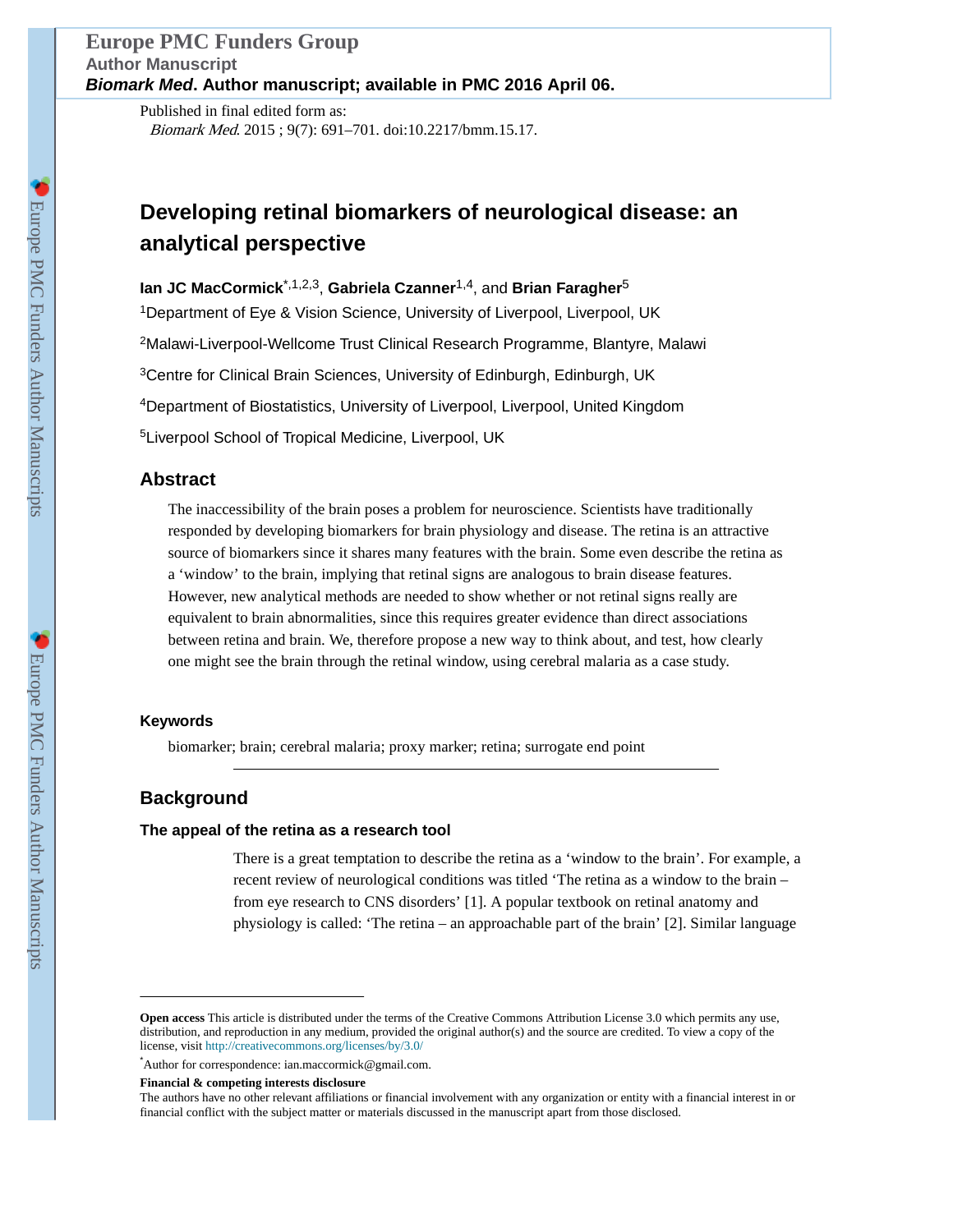and concepts are present in recent literature on Alzheimer's disease [3], schizophrenia [4] and stroke [5].

The appeal of the retina as a neuroscientific research tool arises from three points: first, it is difficult to directly observe the brain in living patients. This limits the amount and type of information that can be collected about the CNS in health and disease. Second, the retina is thought to be similar to the brain [6,7]. Although important differences exist (e.g., photoreceptor and neuron metabolism) [2], the retina is part of the central nervous system (CNS) and has similar embryological origins, anatomy and physiology to other CNS regions. This leads to a related idea that retinal disease manifestations ought to be associated with brain disease manifestations – at least for certain conditions, where both organs are exposed to the same insults. Finally, unlike the brain, direct observation of the retina is relatively simple. Several noninvasive high resolution techniques to measure retinal structure and/or function are available [8], and technological advances are likely to increase the range and power of such modalities.

Given these points, it is not surprising that the retina has been the subject of a significant amount of biomarker research, leading to many reports of associations between retina and brain. Prominent associations include relationships between retinal parameters and outcomes from several neurological conditions, including stroke [9], cognitive impairment [3,10], multiple sclerosis [11] and others (reviewed in [1,8]).

It is clear that associations between retina and brain exist for a range of neurological and neurovascular conditions of varying etiologies. This is consistent with the hypothesis that the retina and brain are similar, and respond similarly to disease. However, although evidence of consistency with a hypothesis is valuable, associations between retina and brain cannot – on their own – justify the stronger conclusion that retinal markers mirror analogous brain features, or, in some sense, provide a window to the brain.

The reason for this has to do with what it would mean for the retina to be a window to the brain.

#### **The retina as a window to the brain Reasoning from an analogy between retina & brain**

The phrase 'window to the brain' suggests that some characteristic in the retina, or retinal manifestation of disease, is the same as an analogous characteristic or manifestation in the brain. It suggests that when one observes a retinal feature, one is also observing, for all practical purposes, an equivalent or identical disease effect that is occurring in the brain. If this was true, we should certainly expect the given retinal and brain variables to be strongly positively correlated. But proof of equivalence requires evidence beyond direct association.

Consider two variables, S and T. If S and T are materially equivalent (symbolized  $S \Leftrightarrow T$ ), then S is necessary and sufficient for T, and vice versa. If the retina is essentially a transparent 'window to the brain', this type of relationship ought to exist between retinal and brain variables. To the best of our knowledge, existing reports of retinal biomarkers of brain disease usually describe univariate or multivariate associations between retinal and brain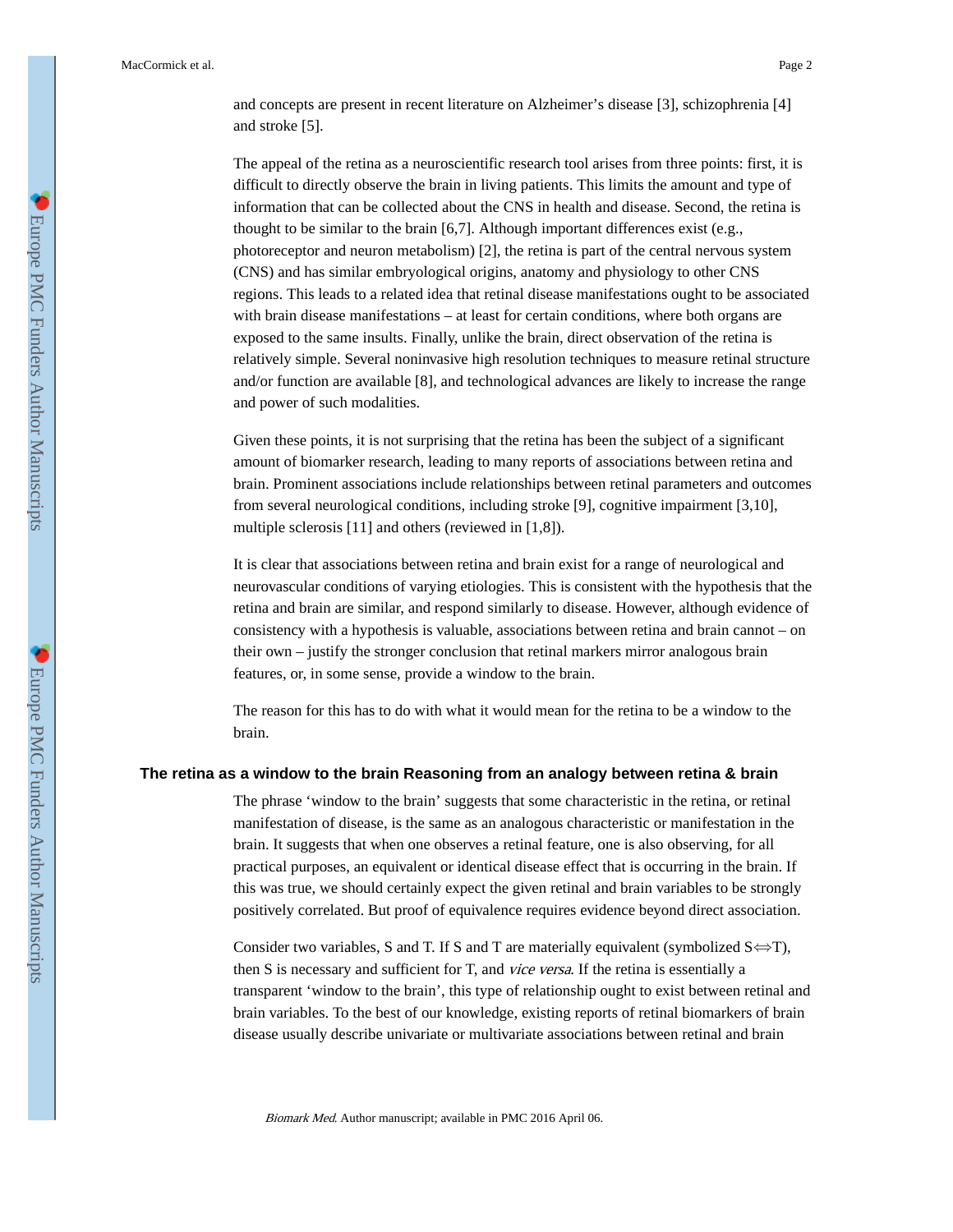variables, but this does not show that a retinal marker is necessary and sufficient for an analogous brain feature.

The point to take from this is not that authors describing the retina as a window are wrong – direct associations between retina and brain are important. On the contrary, this is an opportunity. Considering the many biologically important characteristics shared by retina and brain, we ought to be able to describe retina–brain relationships in much stronger terms than those of simple associations.

What would this kind of description look like? The strict logic of material equivalence may not be appropriate for analysis of a biological system. Even if a retinal variable really was necessary and sufficient for an analogous brain variable, there are many reasons why this relationship might not be demonstrable. These include measurement error of key variables, and complexity introduced by other related factors such as confounders. Biology is a noisy science.

Define equivalence  $(S \Leftrightarrow T)$  to mean: S contains the same information as T. The information contained in S (and also T) is necessarily relative to information outside itself. About what does S inform us? We are interested in retinal biomarkers because they might inform us about other variables. These might include:

- **•** A systemic disease process (A);
- **•** Analogous manifestation(s) of this disease process in the brain (T);
- The ultimate outcome of the disease process (e.g., risk of death) (Z).

If  $S \Leftrightarrow T$  means S contains the same information as T, then this can be expressed as:

- **•** S and T contain the same information about each other and, in addition,
- **•** S and T both contain the same information about A and Z.

However, since biology is noisy, we might want to define equivalence in even more pragmatic terms. Instead of defining equivalence on the basis of whether or not S and T contain alI the same information about each other, A and Z, we can define it in terms of the degree to which S informs about T, with respect to A and Z.

In this case, a retinal feature could be considered equivalent to an analogous brain feature, if the retinal feature contained a large amount of the information about disease exposure (A), and/or disease outcome (Z), as that contained in an analogous brain feature (T). The retinal feature (S) and brain feature (T) should also contain a large amount of information about each other. These relationships are illustrated in Figure 1.

These considerations of what it might mean for the retina to be a window to the brain lead to a definition of equivalence that moves some way beyond existing analyses of prospective retinal biomarkers in terms of simple associations with brain variables or outcomes. However, they are not unique to questions about retina–brain associations.

Similar analogical reasoning is used when assessing the suitability of animal models, and in evaluating potential surrogate markers in randomized controlled trials (RCTs). In each of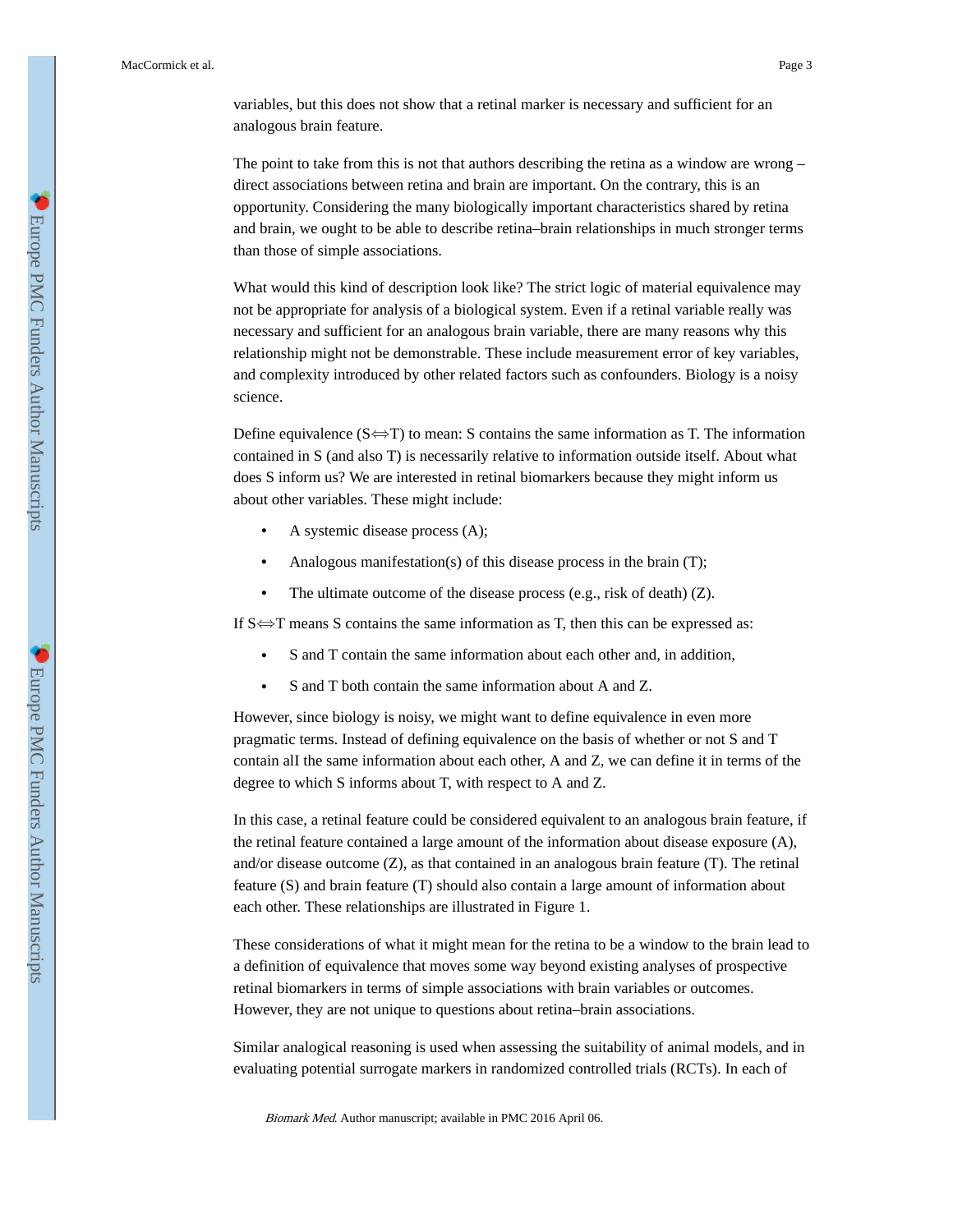these examples, the real object of interest is out of reach. This is the target  $(T)$  – for example, the human subject, or the true clinical end point. What is available is an imperfect source of information  $(S)$  – a candidate model, or prospective surrogate marker. S may (or may not) provide useful information about the real object of interest (T). In both cases, the biological plausibility of relationships between S, T, A and Z gives an essential *a priori* context to any empirical evaluation of S as a good source of information about  $T$  – whether S is an experimental model, surrogate marker or 'window' to another organ.

Recognizing that analogical reasoning is used in other areas of medical science suggests the possibility that existing statistical methods might be adapted for use in observational studies of retinal variables as potential biomarkers for brain disease. Taking statistical techniques developed to assess surrogacy in RCTs, and extending them to observational studies, could potentially allow important new inferences to be made about the pathogenesis and prognosis of neurological diseases from retinal data. Indeed, this methodology could be applied much more broadly. For example, a recent study used similar methods to simultaneously estimate the effect of bacteria strain on both biomarkers and mortality [12].

However, questions about whether or not retinal observations reflect cerebral disease processes are different from questions about treatment effect in an RCT. Direct application of statistical methods from RCTs to observational studies are, in general terms, not usually appropriate. Analytical approaches that allow fuller exploration of potentially causal relationships are more suitable – for example, structural equation modeling (SEM) methods. SEM has the advantage of allowing researchers to declare assumptions about relationships between exposures, outcomes, and potential confounders, and take account of these relationships when estimating coefficients (for more details, see [13,14]).

Even if one or more statistical methods for evaluating surrogacy in RCTs are appropriate for use in observational studies, certain theoretical misconceptions about surrogacy must be avoided. For example, Walker et al. [12] discuss how, because their methodology is conceptually similar to assessment of surrogate end points, they can conclude that the associations they describe represent causal relationships. This is incorrect. A surrogate marker may, or may not be on the causal pathway between treatment (or disease) and true end point. Mediation is not a necessary condition for surrogacy [15,16].

This comment may seem esoteric, but it has very practical implications when considering the retina as a model of the brain. It does not make biological sense to think of the retina mediating the effect of a systemic process on the brain. If mediation is logically necessary for surrogacy, retinal manifestations might be better thought of as epiphenomena than glimpses of the brain through the supposed window of the eye.

A further caution about surrogate evaluation is relevant. Surrogate end points are attractive because they are easier, quicker or cheaper to measure than the true clinical end point, while providing effectively the same information. New medicines can potentially reach the market more quickly and cheaply if licensing is based on surrogate outcomes rather than true clinical end points such as mortality. This was true of early antiretroviral drugs, where CD4<sup>+</sup> count was used as a surrogate for development of AIDS (discussed in [17]). On the other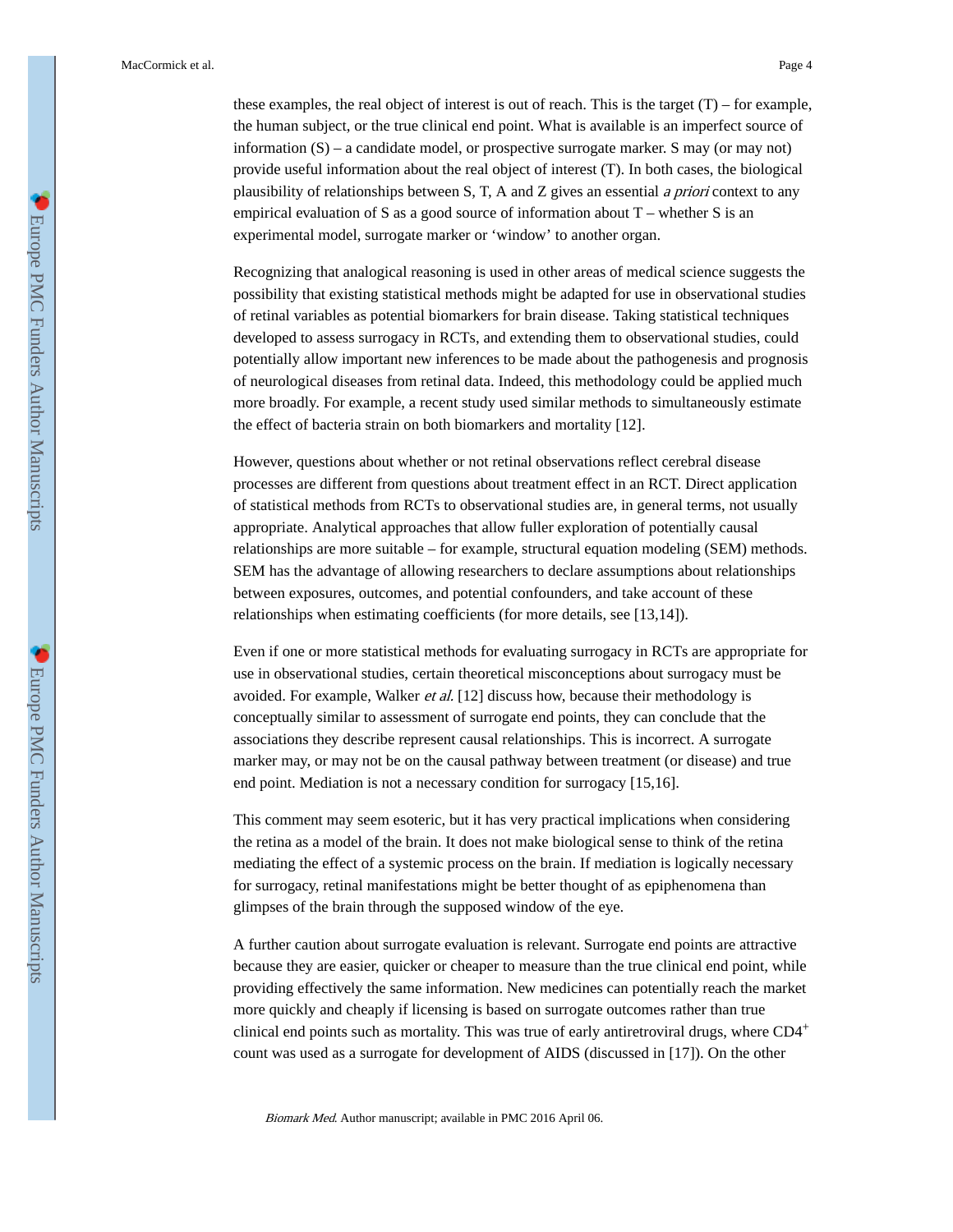hand, there is also a serious danger of being misled by a surrogate, because apparently good surrogate end points can produce paradoxical results. This occurred to disastrous effect when antiarrhythmic drugs were licensed because they suppressed arrhythmia, but were later found to increase mortality (discussed in [18,19]). If this type of paradox can occur in the context of RCTs, it can certainly cause problems for interpreting the meaning of retinal markers of brain disease.

# **Evaluation of analogical reasoning: surrogate end points**

Evaluation of surrogate end points is an active area of statistical research, and several definitions and operational criteria have been proposed (reviewed in [15–17,20,21]). We summarize some of the more prominent approaches, with the aim of identifying statistical methods to investigate relationships between retina and brain within the context of a particular disease exposure and outcome (Table 1).

# **Prentice's definition & criteria**

Prentice [22] suggested a highly influential definition for surrogate end points, with operational criteria by which a variable could be tested statistically (Table 1). This became a fundamental reference point for many, if not all, subsequent authors on statistical evaluation of surrogate end points. His definition was based on the intuitive concepts that a good surrogate should:

- **•** Be associated with the true end point, and also,
- **•** 'Capture treatment differences as they affect the true end point' ([22], page 433).

Prentice's definition and criteria formalized an important intuition about what it means for a surrogate outcome to be valid and were foundational to later discussions about how to evaluate surrogate end points. However they suffer from several major problems. The main requirement is that the surrogate acts as a perfect confounder for the relationship between treatment and true outcome. This is a very high, and probably unrealistic standard. Formulation in terms of hypothesis testing means that although the criteria may be suitable for invalidating poor surrogates (given adequate power), they can never truly validate a good surrogate, since this requires the null hypothesis to be proved true instead of false [23]. The criteria are only equivalent to Prentice's definition of validity for binary end points [24]. They do not allow for confounders of the relationship between surrogate and true outcome, and do not exclude the type of surrogate paradox involved in the infamous arrhythmia trials [16].

## **Proportion explained**

Several adaptations of Prentice's criteria have been proposed. Freedman *et al.* (1992) [23] developed the 'proportion explained' (PE) (Table 1). This uses Prentice's definition of a valid surrogate, but instead of testing whether or not the surrogate captures the entire effect of treatment on the true end point, the statistic measures the degree to which a surrogate end point captures treatment effect. It was designed as a ratio of treatment effect on the true outcome, given the surrogate, to unadjusted treatment effect on the true outcome.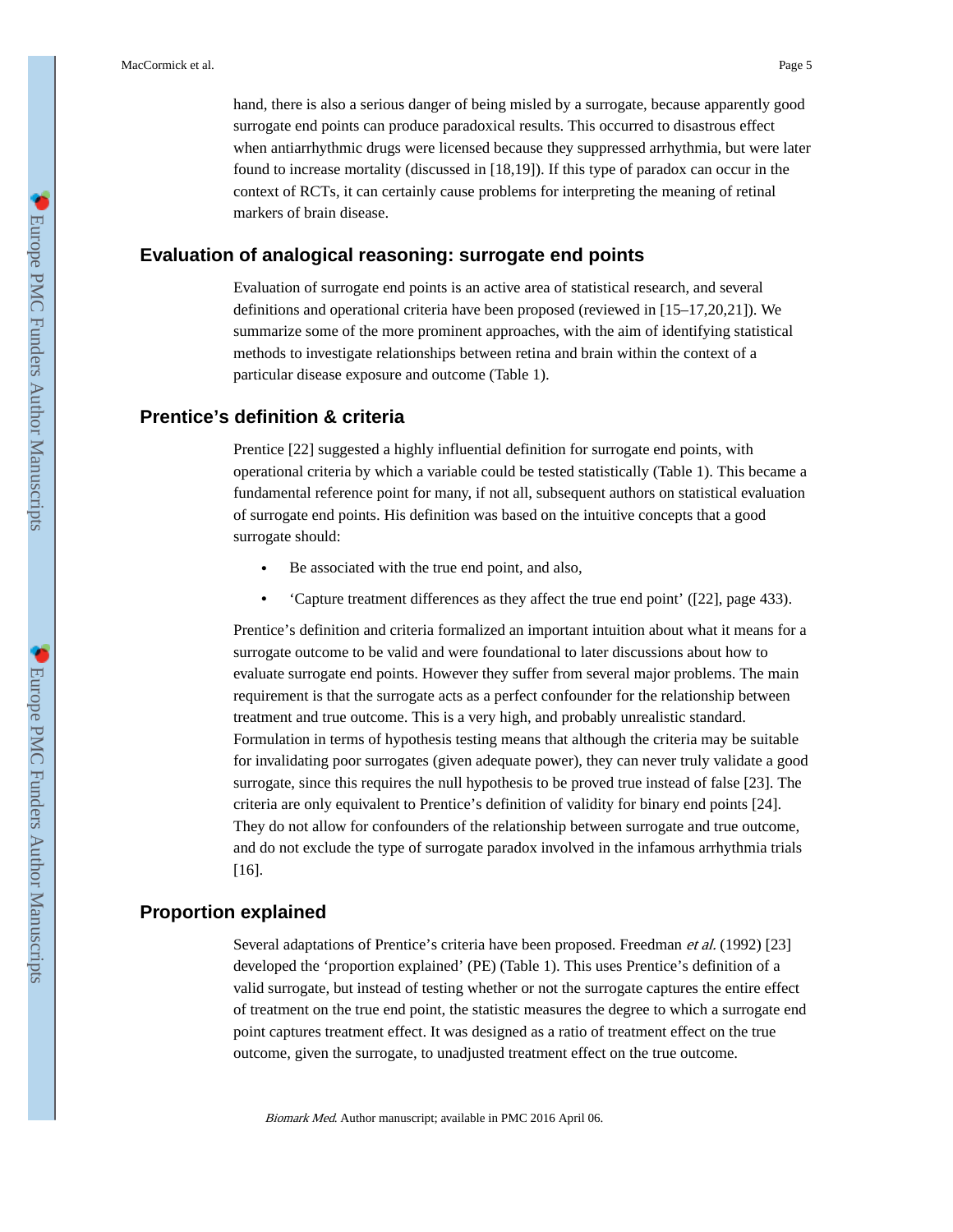This addresses one of the main criticisms of Prentice's criteria. Unfortunately, this statistic also suffers from several major problems. It is not a true ratio – it is larger than one if control for the surrogate changes the direction of treatment effect on the true outcome. Confidence intervals will be large unless the treatment effect on the true outcome is also very large (>4 standard errors). These issues make interpretation of the PE difficult [24]. Furthermore, a close association between the treatment and surrogate leads to large variability in the numerator. Although one might expect a good surrogate outcome to be closely associated with the treatment, the PE functions best when there is no interaction between treatment and surrogate [20,25].

## **Likelihood reduction factor & proportion of information gain**

Another approach to Prentice's criteria is the 'likelihood reduction factor' (LRF) [26] (Table 1). This was proposed within the context of a different concept of surrogacy, often referred to as the 'meta-analytic approach' (discussed below) [16]. Alonso *et al.* [26] suggested that the LRF could bridge these two concepts – on one hand, providing a statistic to evaluate Prentice's main criterion (treatment effect on the true outcome is captured by the surrogate), and on the other, an expression of 'individual level surrogacy' that could be applied to a range of data types from a single trial.

Like the PE, the LRF compares two models: a model of treatment effect on the true outcome (controlling for the surrogate), and an unadjusted model of treatment effect on the true outcome. The PE compares coefficients of the models; the LRF compares the log likelihoods of fitted models. In some families of model (e.g., logistic), the LRF can only take a value between zero and a number less than one. An adjusted version of the LRF  $(LRF_{\text{adj}})$  will always lie between zero and one. Unlike the PE and LRF, the  $LRF_{\text{adj}}$  appears to be relatively unaffected by interaction between treatment and surrogate [25].

Qu & Case (2007) [25] proposed a variation of the LRF<sub>adj</sub>. This statistic, the 'proportion of information gain' (PIG), compares models using the likelihood ratio test (Table 1). Results from these tests are then used to produce a ratio. PIG is closely related to the  $LRF_{\text{adj}}$ . Like the LRF<sub>adi</sub>, the PIG is unaffected by collinearity between treatment and surrogate [25].

# **Meta-analytic approach: relative effect (RE, cf. R<sup>2</sup> trial) & adjusted association**

# **(AA, cf. R<sup>2</sup> indiv)**

Buyse & Molenberghs (1998) [24] proposed two separate statistics in place of the PE: the relative effect (RE) and the adjusted association (AA) (Table 1). In contrast to Prentice, they reasoned that a useful surrogate should allow investigators to predict the treatment effect on a true end point, given knowledge only of the treatment and surrogate. This is the concept behind the RE, which is the ratio of the effect of treatment on true outcome over treatment on surrogate. An  $RE = 1$  would indicate that the same magnitude of treatment effect operates on both the true outcome and surrogate end point, at a population, or 'trial' level. However, a value less than one would still allow prediction of treatment effects on the true outcome, provided the RE is estimated with little residual error. This may require large numbers of subjects. With this in mind, a similar statistic  $(R^2_{trial})$  can be derived from multiple trials, or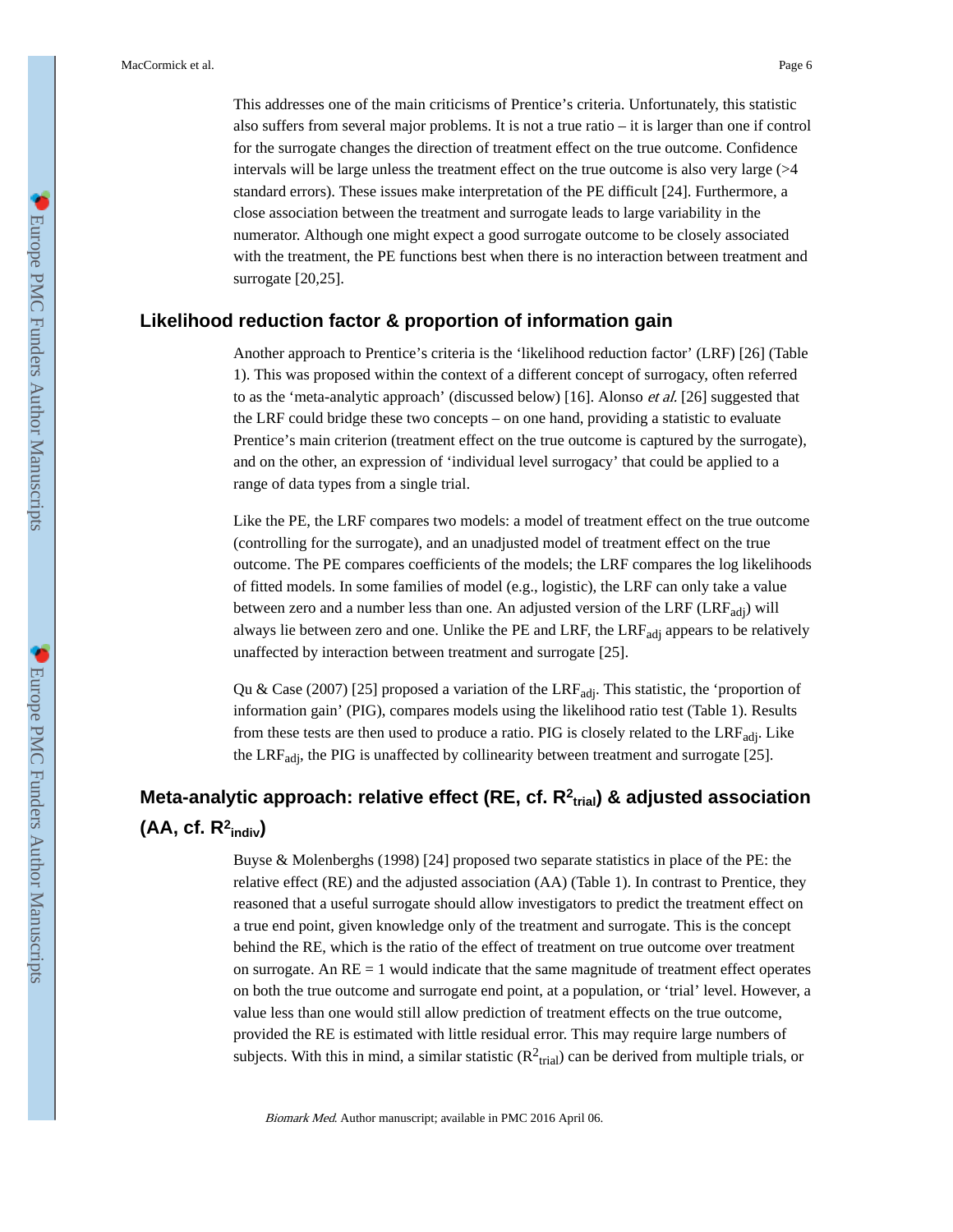multilevel analysis of a single-large trial [27]. The RE relies on variability in the treatment effect on both surrogate and true end points. For an ideal trial level surrogate,  $\alpha$  and  $\beta$  would have a monotonic relationship, with minimal residual error regardless of whether  $\alpha$  and  $\beta$  are related linearly or nonlinearly [15].

Interestingly, the concept of an ideal trial level surrogate appears to be similar to that of nomic isomorphism. This is a special case of analogy, where source and target domains are interpretations of one physical theory. For example, volumetric flow and electric current are not only analogous concepts, they are also both described by the same mathematical equation [28].

Buyse and others also suggested that a useful surrogate should allow prediction of the true outcome for a particular individual, given knowledge of the treatment and surrogate. This is the idea behind the AA, which is the association between surrogate end point and true outcome, adjusted for the treatment. A perfect 'individual level' surrogate end point has a value for AA indicating no effect of treatment on the relationship between surrogate and true end points ( $\infty$  for binary end points, 1 for continuous end points) [24]. The corresponding meta-analytic statistic is  $R^2$ <sub>indiv</sub> [27]. As mentioned above, the AA is closely linked to the LRF [26]. Both RE and AA ( $R^2_{\text{trial}}$  and  $R^2_{\text{indiv}}$ ) can be applied to binary, ordinal and continuous end points [27].

Relationships envisioned by Buyse & Molenberghs (1998) [24] between treatment, surrogate and true end points can be illustrated (Figure 2).

The meta-analytic approach has the potential to give information about candidate surrogate end points that is more practical than hypothesis tests of Prentice's criteria, or the PE. However in practice, evaluation of validity remains difficult [29], and although these statistics may give some useful information, they do not rule out the surrogate paradox [16].

# **Qualitative evaluation of validity**

Some authors recognize that it is not possible for a purely statistical definition of validity to fully evaluate whether or not a candidate surrogate end point is likely to be safe and effective [16,26]. At least two qualitative approaches have been proposed. These might be used instead of, or in addition to, attempts to measure statistical properties such as the LRF, PIG, AA or RE.

Wu *et al.* [30] described operational criteria to assess whether the direction of treatment effect on the surrogate is the same as that on the true end point. These are based on counterfactual terms, but can be assessed using procedures available in commercial statistical packages (e.g., generalized linear models).

Vanderweele [16] discussed conditions that would be sufficient to ensure the surrogate paradox is avoided, and proposed three questions to assess the danger of being misled by a prospective surrogate (Figure 3):

**•** Might there be a negative direct effect of treatment on the true end point, not through the surrogate?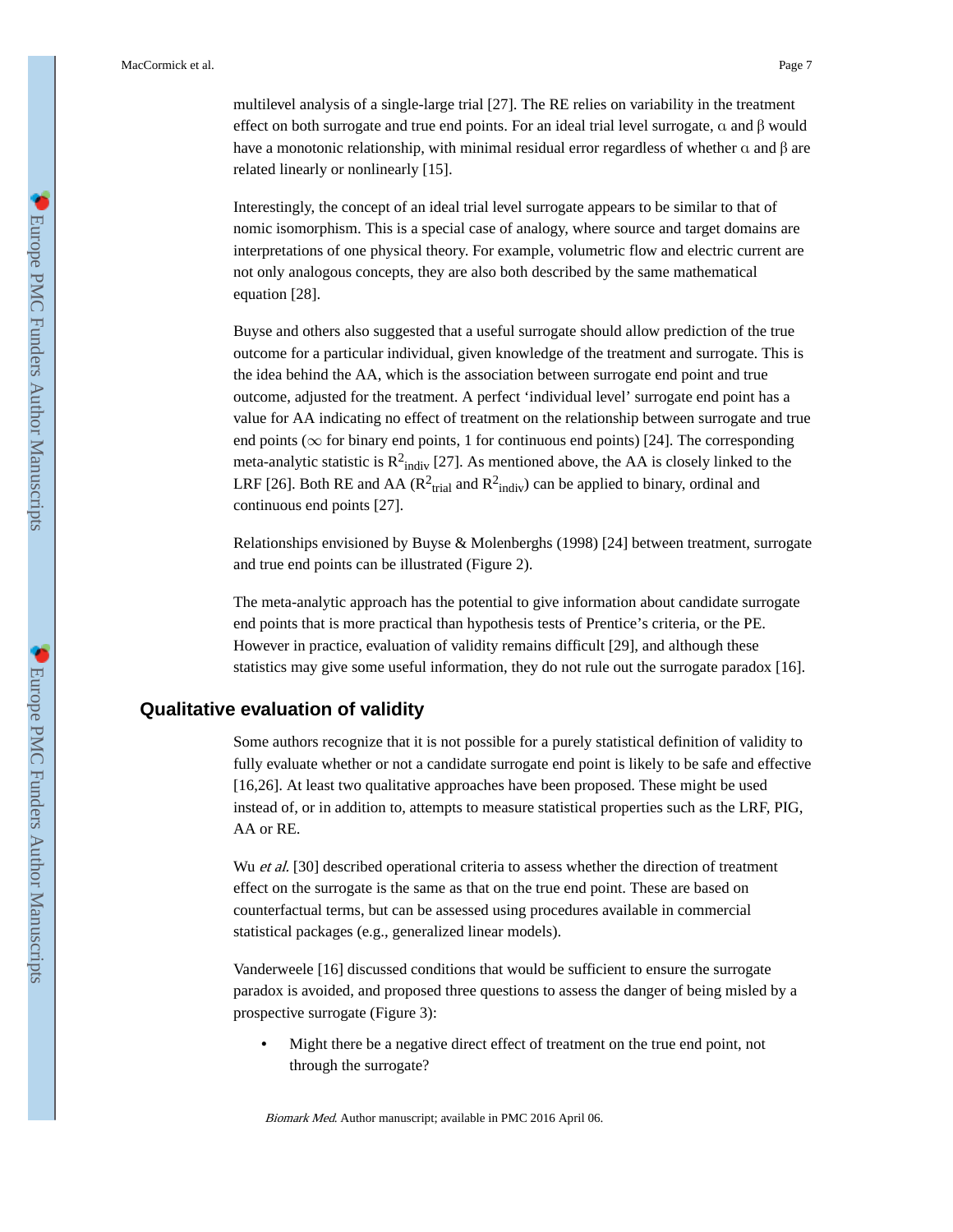- Might the positive surrogate–true end point association be due to confounding?
- **•** Might treatment affect the surrogate for different people than for whom the surrogate affects the true end point (i.e., a lack of transitivity)?

If the answer to all the three questions is 'probably not', one can have greater confidence that the surrogate end point does indeed reflect the true end point. This is a subjective assessment, based on a priori background information about relationships between treatment, surrogate, true end point and potential confounders.

For both Wu *et al.* [30] and VanderWeele [16], the conditions being assessed are sufficient, but not necessary. Failure to meet one (or more) does not prove a prospective surrogate is invalid. The criteria of Wu et al. [30] make use of data from previous RCTs, while Vander-Weele's questions [16] rely on a *priori* knowledge of relationships between treatment, surrogate and true outcome.

This takes us back to considering the importance of the biological context, and the plausibility of analogy between what is measurable (e.g., the surrogate, the model animal), and what we would like to know with certainty but can only infer (e.g., the true end point, human biology). Like judgements about the validity of analogical inferences in general [28], when considering a surrogate end point the assessment of biological plausibility is ultimately subjective. The advantage of the questions proposed by VanderWeele is that they provide a systematic way to evaluate this context.

# **Adaptation of surrogate methodology to evaluate retinal biomarkers of brain disease**

#### **Strengths, weaknesses & theoretical pitfalls**

Thinking of retinal variables as 'surrogate-like'surrogate-like entities (or proxy markers) and analyzing them in terms of brain manifestation, disease exposure and outcome has several potential advantages.

By forcing researchers to explicitly describe the biological paradigm being assumed, this approach incorporates information about disease specific biological context into analyses of retina–brain associations. There is no guarantee that the assumed biological paradigm is correct. But discovering that a well-established retina–brain association does not hold when considered within the conventional biological context would be extremely useful, and could be investigated further by trying alternative frameworks that describe the data more accurately.

Showing that retinal variables are effectively equivalent to one or more brain variables  $(S \Leftrightarrow T)$ , rather than just being directly associated, would allow investigators to reach much stronger conclusions about the meaning of retinal observations for a given disease. And, even if a retinal variable (S) did not contain a large amount of the information in the brain variable (T), with respect to exposure (A) and clinical outcome (Z), the assessment of these relationships would still provide a more detailed view of the links between retina and brain than that provided by simple univariate tests of  $S \to T$ .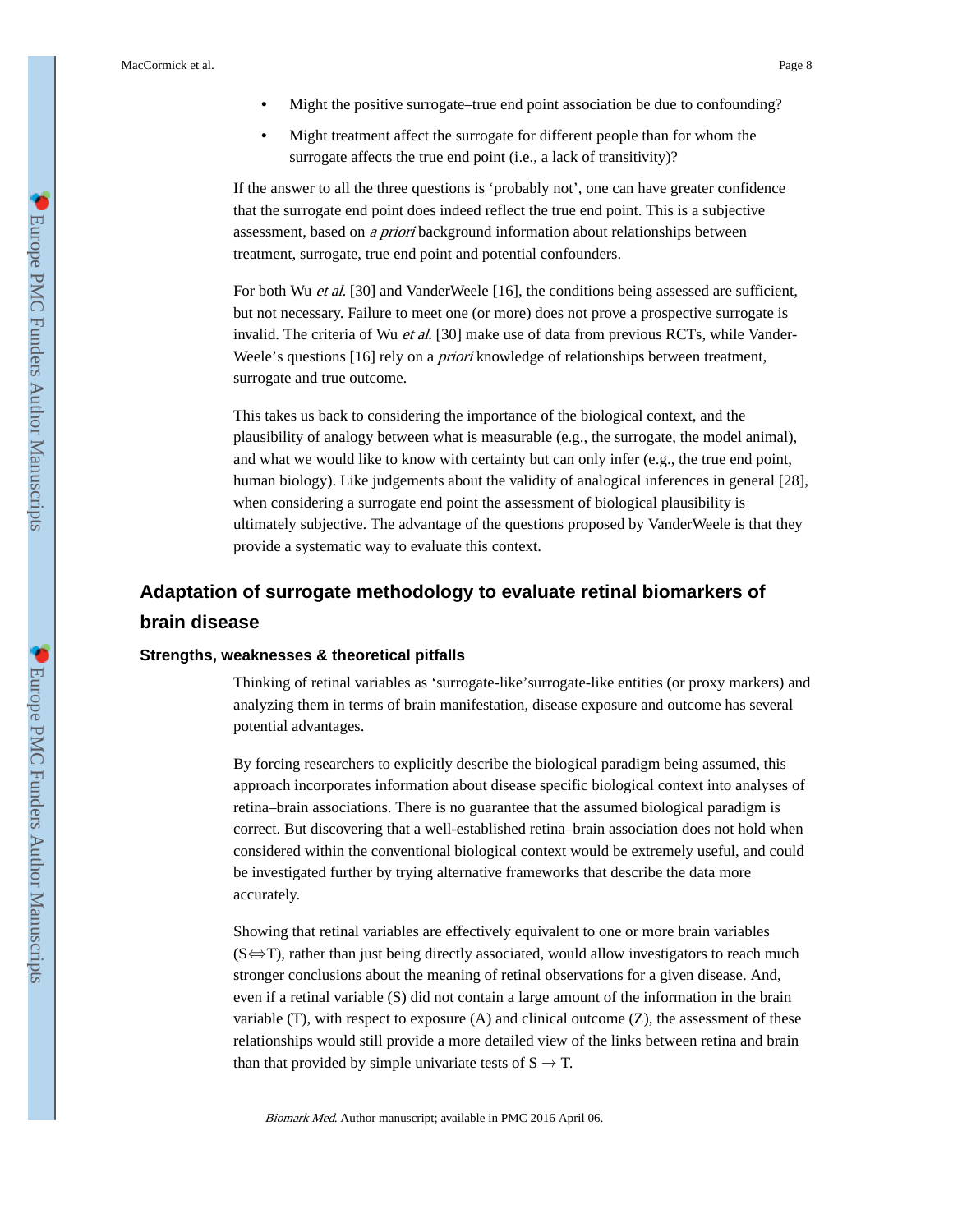#### **Imperfect measurement of disease exposure**

An RCT has an unambiguous treatment variable. It is clear who had treatment or placebo, and information about treatment assignment is fully captured by the treatment variable. In contrast, an observational study of disease mechanisms may measure several variables that are somehow related to disease severity, but neither any single variable nor the combination of all available variables may capture all the important information about the disease exposure acting on observed manifestations of the disease, or on the clinical outcome. In other words, definition of A is simple for a clinical trial but might be very complex for an observational study. This has implications for estimating coefficients between A and S, T or Z. A situation similar to the surrogate paradox could arise if A describes aspects of the disease that act to greater or lesser extent on S compared with T. For example, if A and S were positively associated, S and T were positively associated, but A and T were negatively associated (cf. VanderWeele's first question).

This could be addressed through thorough research of the disease in question before deciding what variables to measure for A, S, T and Z. Investigators could consider using SEM to describe A as a latent variable, in order to summarize several observed variables that each describe part of a disease. They could also consider repeating the study in a separate validation cohort. In any case, publications arising from the analysis should clearly describe the rationale for choosing a particular variable to represent A, and explain the hazard of being misled, if this variable doesn't fairly represent the disease in question with respect to S and T.

#### **Incorrect paradigm relating disease, retina, brain & outcome**

VanderWeele's first question [16] addresses the possibility of the surrogate paradox arising if there is a negative direct effect of A on T that is not mediated by S. In addition to imperfect disease exposure measurement, this situation could also occur if the theoretical framework relating A, S, T and Z did not account for real direct effects of A on Z.

This could be addressed by assessing alternative frameworks that include or exclude direct paths from A to Z.

#### **Lack of experimental randomization**

In an RCT, the relationships  $A \rightarrow S$  and  $A \rightarrow T$  are estimated under experimental randomization, and the influence of confounders is controlled by design. Confounding could still occur for the relationship  $S \to T$ , potentially resulting in the surrogate paradox (cf. VanderWeele's second question). However, in an observational study, there is no experimental randomization and all relationships are susceptible to confounding. Statistical control cannot substitute for a lack of experimental control [15]. With this in mind, note that the approach of Wu et al. [30] involves inferences from pairwise measurements of association that can only be made under randomization, or by making untestable assumptions, and so is probably not suitable for observational data.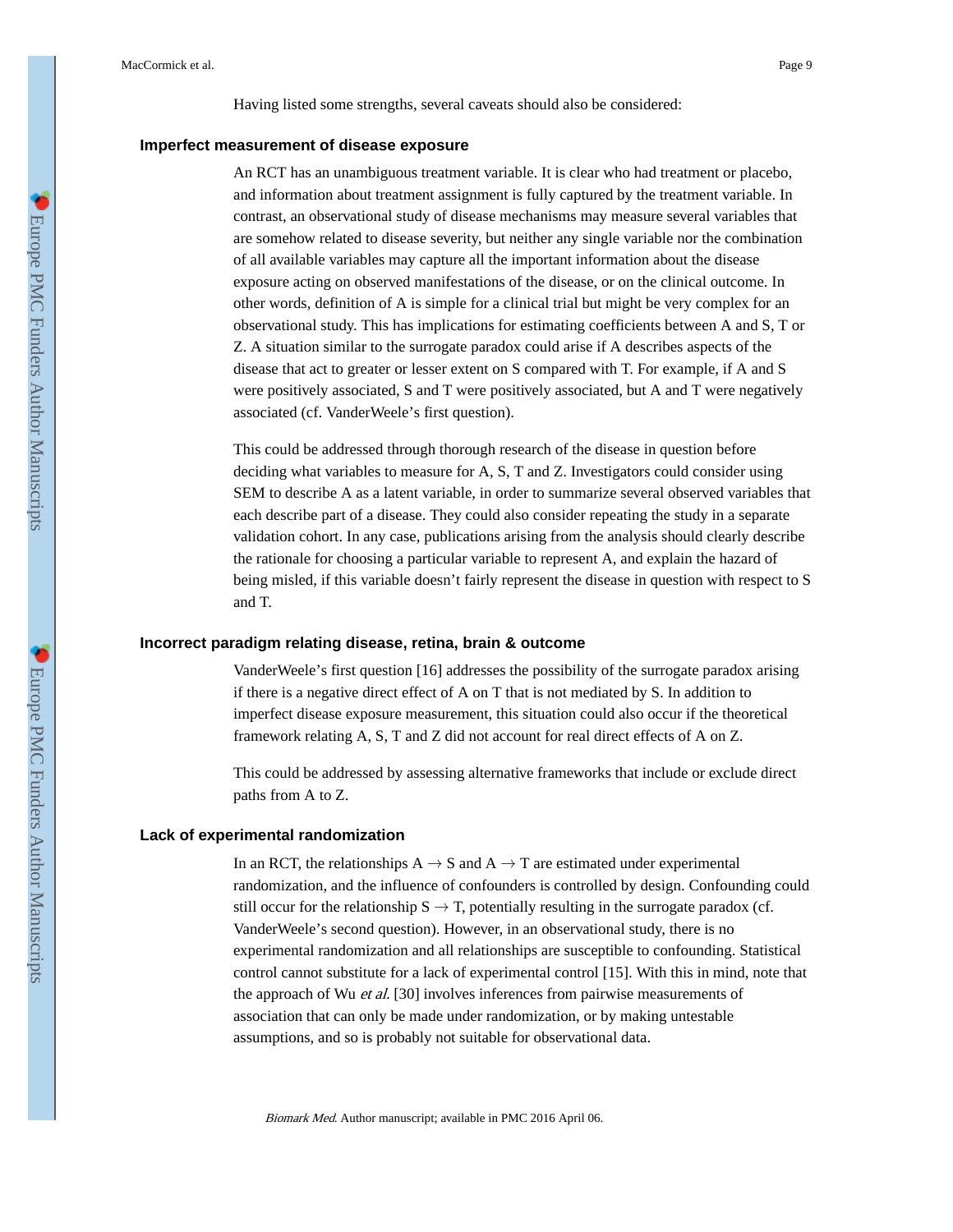Again, this may be addressed by beginning with a thorough understanding of the biological context for the disease in question, and then designing a study to collect data on all known confounders of relationships between A, S, T and Z, so that these can be included in the analysis. Investigators could consider repeating the study in a separate validation cohort. The increased risk of bias and confounding inherent in observational studies compared with RCTs [31], should be clearly described, and specifically, that this particular analysis assumes there are no unmeasured confounders of relationships between A, S, T and Z.

#### **Lack of transitivity**

The third route to the surrogate paradox [16] involves a situation where the relationship A  $\rightarrow$ S is positive for different people than for whom  $S \rightarrow T$  is positive (a lack of transitivity). This situation ought to be avoidable if paired data for A, S, T and Z are collected on subjects in an observational study.

# **Proposed analytical framework**

We now take pediatric cerebral malaria (CM) as a case study to illustrate how these concepts might be applied in practice.

#### **Biological context of CM**

CM is a severe complication of infection with Plasmodium falciparum, characterized by coma, peripheral P. falciparum parasitemia, and absence of any other identified cause of coma [32]. It predominantly affects children in sub-Saharan Africa, and is an important contributor to the estimated 584,000 deaths worldwide from malaria in 2013 [33].

The mechanisms that allow the intravascular malaria parasite to cause coma and death remain unclear. However, sequestration of parasitized erythrocytes in the microvasculature of the CNS is accepted as the chief pathological feature of the disease [34]. It seems that, somehow, neurovascular sequestration causes injury to CNS parenchyma, which causes death. This constitutes a thumbnail sketch of a plausible biological paradigm for pediatric CM.

Measuring the severity of neurovascular sequestration in living patients is difficult. It may be possible to estimate total body parasite biomass by measuring a parasite-specific protein – HRP2 [35]. But, although HRP2 does seem able to predict and diagnose CM [36,37], plasma HRP2 cannot distinguish neurovascular sequestration from sequestration occurring in the rest of the body.

Several associations exist between retinal and brain manifestations of pediatric CM. For example, the presence of a characteristic malarial retinopathy accurately identifies true cases of pediatric CM from conditions with otherwise identical presentation [38], and the severity of retinal hemorrhages is directly correlated with the severity of cerebral hemorrhages at autopsy [39]. The severity of malarial retinopathy was recently shown to be directly associated with the severity of sequestration in both the retina and brain in fatal cases [40], suggesting that the retina may provide good biomarkers for cerebral sequestration and parenchymal injury in living patients. Furthermore, these associations are biologically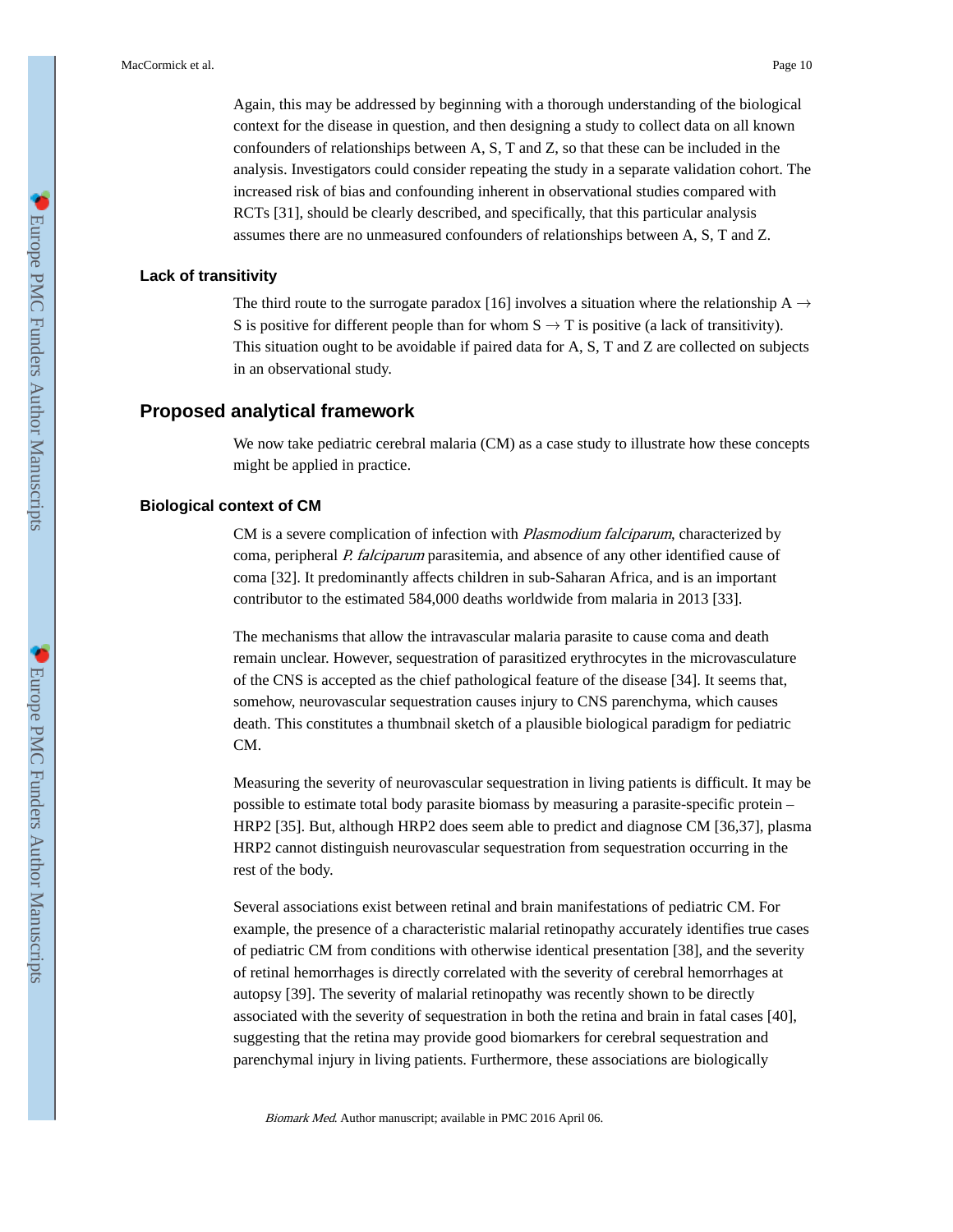plausible. They make sense in terms of anatomical and physiological similarities between discrete regions of retina and brain [6].

Having considered the biological context of malarial retinopathy in pediatric CM, how might we test retina–brain associations to evaluate the equivalence of retinal and cerebral tissue damage in this disease?

#### **Structure of disease paradigm & evaluation**

Hypothetical relationships between disease severity (A), retina (S), brain (T) and outcome (Z) are illustrated in Figure 1. In this paradigm, both retina and brain are subject to proportional disease effects. Disease manifestations in retina and brain are directly associated, but cerebral disease manifestations alone cause death.

This framework can be evaluated in a number of ways, including simple tests of association between S and T that disregard other variables. Additional analyses could use surrogate-type statistics, such as the LRF or PIG, to estimate the degree to which S and T are interchangeable with regard to their relationship with A or Z. The ratio of coefficients for A  $\rightarrow$  S and A  $\rightarrow$  T could be calculated to derive a statistic similar in spirit to the RE. Importantly, both specific coefficients as well as the global fit of the whole paradigm can be evaluated using SEM, and the global fit can be compared with that of alternative frameworks (e.g., one including a direct  $A \rightarrow Z$  path). The advantage of SEM is that it takes account of more complex (and realistic) relationships between variables than methods such as linear regression. Failure to include the correct confounding variables creates multivariate models that are prone to bias [41]. On the other hand, employing information about the biological context to specify a fuller model structure may provide a way to both limit bias and test the goodness of fit for the hypothetical biological paradigm.

## **Conclusion & future perspective**

Our approach of treating retinal variables as proxy markers of brain disease has the potential to describe relationships between prospective retinal biomarkers and brain disease features much more richly than simple tests of association, or even multiple regression models. Careful attention must be given to the biological context within which retina–brain associations are being tested, since inadequate variable measurement, and the impact of unmeasured confounders could lead to misleading results. However, this risk is arguably no greater than for conventional approaches. The risk may even be less, since the demand for an explicit description of the biological paradigm being hypothesized should at least help to clarify where assumptions might be less reliable.

Neurological biomarkers will be demanded with increasing urgency as industrialized populations continue to age, and growing numbers of people require investigations and treatments for neurodegenerative disease. So far, the retina has largely been investigated as a source of variables that are associated with brain dysfunction. If, as many authors seem to think, the retina truly is analogous to the brain, then we must develop methods to gain the clearest and most panoramic view through this biological window.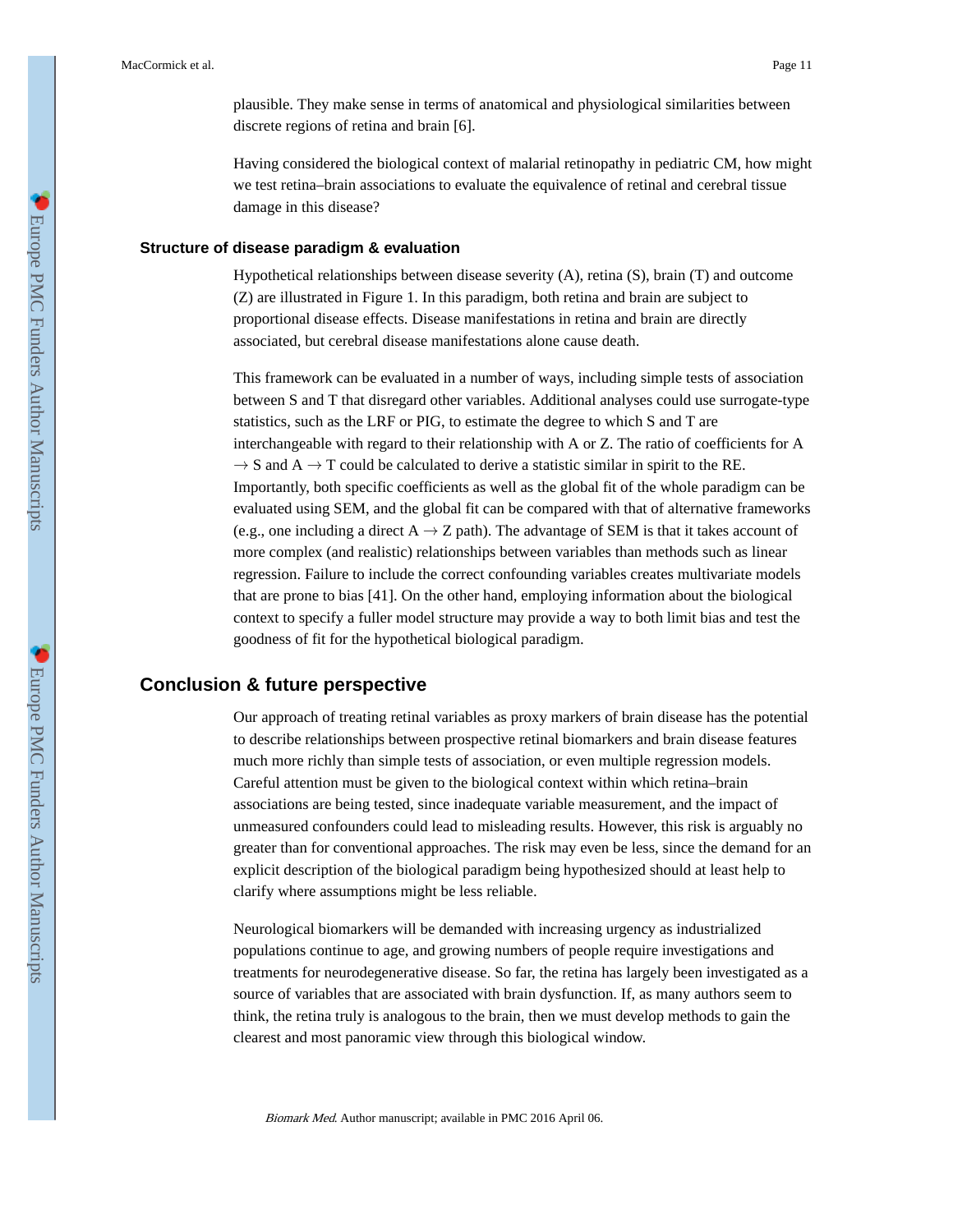# **Acknowledgements**

We thank the reviewers for their helpful comments.

This work was funded by The Wellcome Trust (grant number 092668/Z/10/Z; core grant number 084679/Z/08/Z). G Czanner is grateful to the Clinical Eye Research Centre, St. Paul's Eye Unit, Royal Liverpool and Broadgreen University Hospitals NHS Trust for supporting this work.

No writing assistance was utilized in the production of this manuscript.

# **References**

- 1. London A, Benhar I, Schwartz M. The retina as a window to the brain-from eye research to CNS disorders. Nat. Rev. Neurol. 2013; 9(1):44–53. [PubMed: 23165340]
- 2. Dowling, JE. The Retina: An Approachable Part Of The Brain. 2nd Edition. Belknap Press; London, UK: 1992.
- 3. Cheung CY-L, Ong Y-T, Ikram MK, Chen C, Wong TY. Retinal microvasculature in Alzheimer's disease. J. Alzheimers Dis. 2014; 42:S339–S352. [PubMed: 25351108]
- 4. Chu EM-Y, Kolappan M, Barnes TRE, Joyce EM, Ron MA. A window into the brain: an in vivo study of the retina in schizophrenia using optical coherence tomography. Psychiatry Res. 2012; 203(1):89–94. [PubMed: 22917503]
- 5. Ong Y-T, De Silva DA, Cheung CY, et al. Microvascular structure and network in the retina of patients with ischemic stroke. Stroke. 2013; 44(8):2121–2127. [PubMed: 23715958]
- 6. MacCormick IJC, Beare NAV, Taylor TE, et al. Cerebral malaria in children: using the retina to study the brain. Brain. 2014; 137:2119–2142. [PubMed: 24578549]
- 7. Patton N, Aslam T, Macgillivray T, Pattie A, Deary IJ, Dhillon B. Retinal vascular image analysis as a potential screening tool for cerebrovascular disease: a rationale based on homology between cerebral and retinal microvasculatures. J. Anat. 2005; 206(4):319–348. [PubMed: 15817102]
- 8. MacGillivray TJ, Trucco E, Cameron JR, Dhillon B, Houston JG, van Beek EJR. Retinal imaging as a source of biomarkers for diagnosis, characterization and prognosis of chronic illness or long-term conditions. Br. J. Radiol. 2014; 87(1040):20130832. [PubMed: 24936979]
- 9. Doubal FN, Hokke PE, Wardlaw JM. Retinal microvascular abnormalities and stroke: a systematic review. J. Neurol. Neurosurg. Psychiatry. 2009; 80(2):158–165. [PubMed: 18931002]
- 10. Ong Y-T, Hilal S, Cheung CY-L, et al. Retinal vascular fractals and cognitive impairment. Dement. Geriatr. Cogn. Dis. Extra. 2014; 4(2):305–313. [PubMed: 25298774]
- 11. Green AJ, McQuaid S, Hauser SL, Allen IV, Lyness R. Ocular pathology in multiple sclerosis: retinal atrophy and inflammation irrespective of disease duration. Brain. 2010; 133(Pt 6):1591– 1601. [PubMed: 20410146]
- 12. Walker AS, Eyre DW, Wyllie DH, et al. Relationship between bacterial strain type, host biomarkers, and mortality in clostridium difficile infection. Clin. Infect. Dis. 2013; 56(11):1589– 1600. [PubMed: 23463640]
- 13. Beran TN, Violato C. Structural equation modeling in medical research: a primer. BMC Res. Notes. 2010; 3:267. [PubMed: 20969789]
- 14. Kline, RB. Principles and Practice of Structural Equation Modeling. 3rd Edition. Guilford Press; London, UK: 2011.
- 15. Joffe MM, Greene T. Related causal frameworks for surrogate outcomes. Biometrics. 2009; 65(2): 530–538. [PubMed: 18759836]
- 16. VanderWeele TJ. Surrogate measures and consistent surrogates. Biometrics. 2013; 69(3):561–565. [PubMed: 24073861]
- 17. Burzykowski, T.; Molenberghs, G.; Buyse, M. The Evaluation of Surrogate End Points. 1st Edition. Springer; NY, USA: 1998.
- 18. Biomarkers Definitions Working Group. Biomarkers and surrogate end points: preferred definitions and conceptual framework. Clin. Pharmacol. Ther. 2001; 69(3):89–95. [PubMed: 11240971]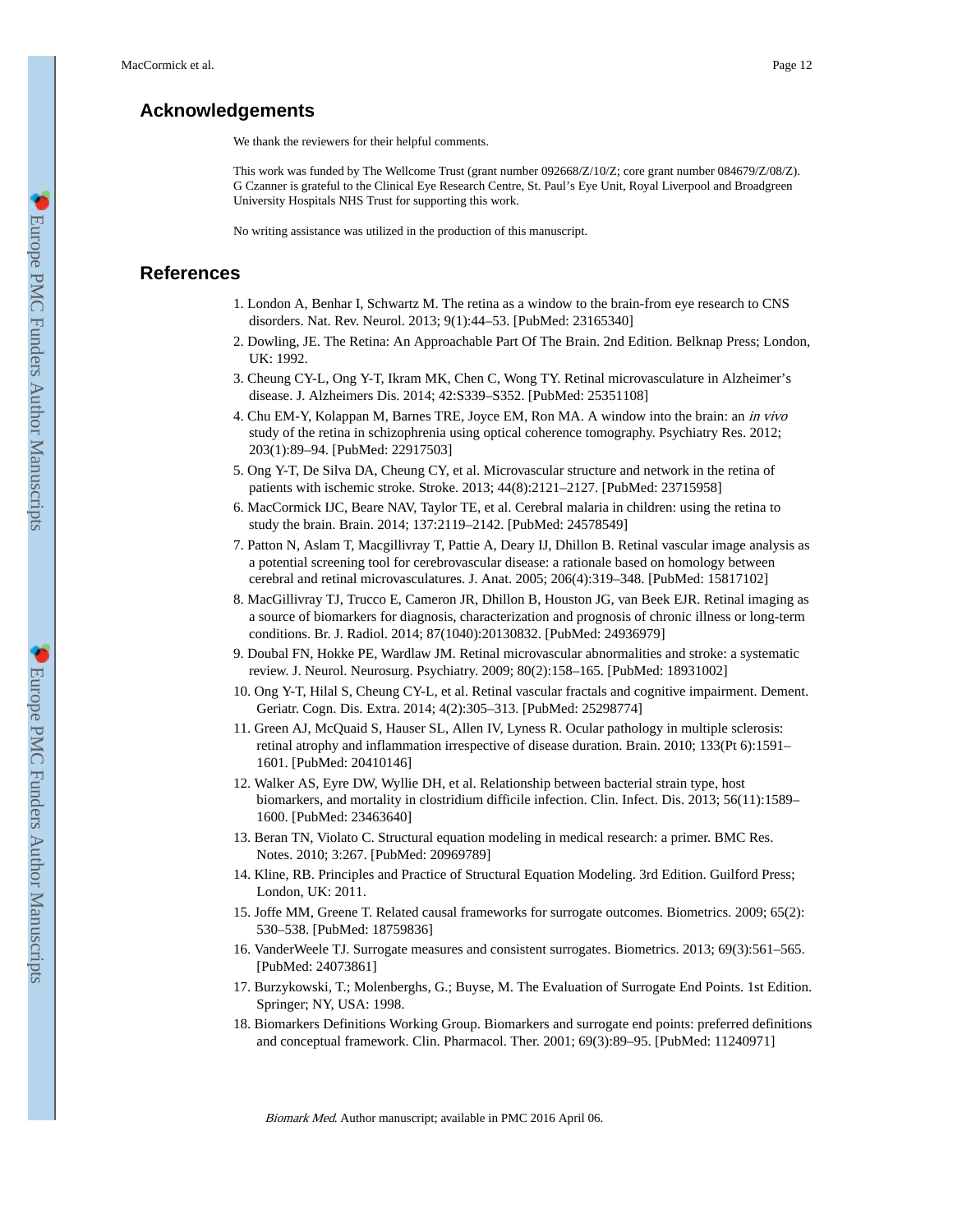- 19. Fleming TR, DeMets DL. Surrogate end points in clinical trials: are we being misled? Ann. Intern. Med. 1996; 125(7):605–613. [PubMed: 8815760]
- 20. Weir CJ, Walley RJ. Statistical evaluation of biomarkers as surrogate end points: a literature review. Stat. Med. 2006; 25(2):183–203. [PubMed: 16252272]
- 21. Lassere MN. The Biomarker-Surrogacy Evaluation Schema: a review of the biomarker-surrogate literature and a proposal for a criterion-based, quantitative, multidimensional hierarchical levels of evidence schema for evaluating the status of biomarkers as surrogate end points. Stat. Methods Med. Res. 2007; 17(3):303–340. [PubMed: 17925313]
- 22. Prentice RL. Surrogate end points in clinical trials: definition and operational criteria. Stat. Med. 1989; 8(4):431–440. [PubMed: 2727467]
- 23. Freedman LS, Graubard BI, Schatzkin A. Statistical validation of intermediate end points for chronic diseases. Stat. Med. 1992; 11(2):167–178. [PubMed: 1579756]
- 24. Buyse M, Molenberghs G. Criteria for the validation of surrogate end points in randomized experiments. Biometrics. 1998; 54(3):1014–1029. [PubMed: 9840970]
- 25. Qu Y, Case M. Quantifying the effect of the surrogate marker by information gain. Biometrics. 2007; 63(3):958–962. author reply 962–963. [PubMed: 17825025]
- 26. Alonso A, Molenberghs G, Burzykowski T, et al. Prentice's approach and the meta-analytic paradigm: a reflection on the role of statistics in the evaluation of surrogate end points. Biometrics. 2004; 60(3):724–728. [PubMed: 15339295]
- 27. Molenberghs G, Geys H, Buyse M. Evaluation of surrogate end points in randomized experiments with mixed discrete and continuous outcomes. Stat. Med. 2001; 20(20):3023–3038. [PubMed: 11590630]
- 28. Bartha P. Analogy and analogical reasoning. Stanford Encycl. Philos. 2013 [http://](http://plato.stanford.edu/entries/reasoning-analogy/) [plato.stanford.edu/entries/reasoning-analogy/.](http://plato.stanford.edu/entries/reasoning-analogy/)
- 29. Buyse M, Sargent DJ, Grothey A, Matheson A, de Gramont A. Biomarkers and surrogate end points – the challenge of statistical validation. Nat. Rev. Clin. Oncol. 2010; 7(6):309–317. [PubMed: 20368727]
- 30. Wu Z, He P, Geng Z. Sufficient conditions for concluding surrogacy based on observed data. Stat. Med. 2011; 30(19):2422–2434. [PubMed: 21590703]
- 31. Vandenbroucke JP, von Elm E, Altman DG, et al. Strengthening the Reporting of Observational Studies in Epidemiology (STROBE): explanation and elaboration. PLoS Med. 2007; 4(10):e297. [PubMed: 17941715]
- 32. World Health Organisation. Severe malaria. Trop. Med. Int. Health. 2014; 19(Suppl. 1):7–131. [PubMed: 25214480]
- 33. WHO. World Malaria Report. 2014. <http://apps.who.int>
- 34. White NJ, Turner GDH, Day NPJ, Dondorp AM. Lethal malaria: marchiafava and bignami were right. J. Infect. Dis. 2013; 208(2):192–198. [PubMed: 23585685]
- 35. Dondorp AM, Desakorn V, Pongtavornpinyo W, et al. Estimation of the total parasite biomass in acute falciparum malaria from plasma PfHRP2. PLoS Med. 2005; 2(8):e204. [PubMed: 16104831]
- 36. Fox LL, Taylor TE, Pensulo P, et al. Histidine-rich protein 2 plasma levels predict progression to cerebral malaria in Malawian children with Plasmodium falciparum infection. J. Infect. Dis. 2013; 208(3):500–503. [PubMed: 23630364]
- 37. Seydel KB, Fox LL, Glover SJ, et al. Plasma concentrations of parasite histidine-rich protein 2 distinguish between retinopathy-positive and retinopathy-negative cerebral malaria in Malawian children. J. Infect. Dis. 2012; 206:309–318. [PubMed: 22634877]
- 38. Taylor TE, Fu WJ, Carr RA, et al. Differentiating the pathologies of cerebral malaria by postmortem parasite counts. Nat. Med. 2004; 10(2):143–145. [PubMed: 14745442]
- 39. White VA, Lewallen S, Beare N, Kayira K, Carr RA, Taylor TE. Correlation of retinal haemorrhages with brain haemorrhages in children dying of cerebral malaria in Malawi. Trans. R Soc. Trop. Med. Hyg. 2001; 95(6):618–621. [PubMed: 11816433]
- 40. Barrera V, Hiscott PS, Craig AG, et al. Severity of retinopathy parallels the degree of parasite sequestration in eye and brain in Malawian children with fatal cerebral malaria. J. Infect. Dis. 2014 pii: jiu592. (Epub ahead of print).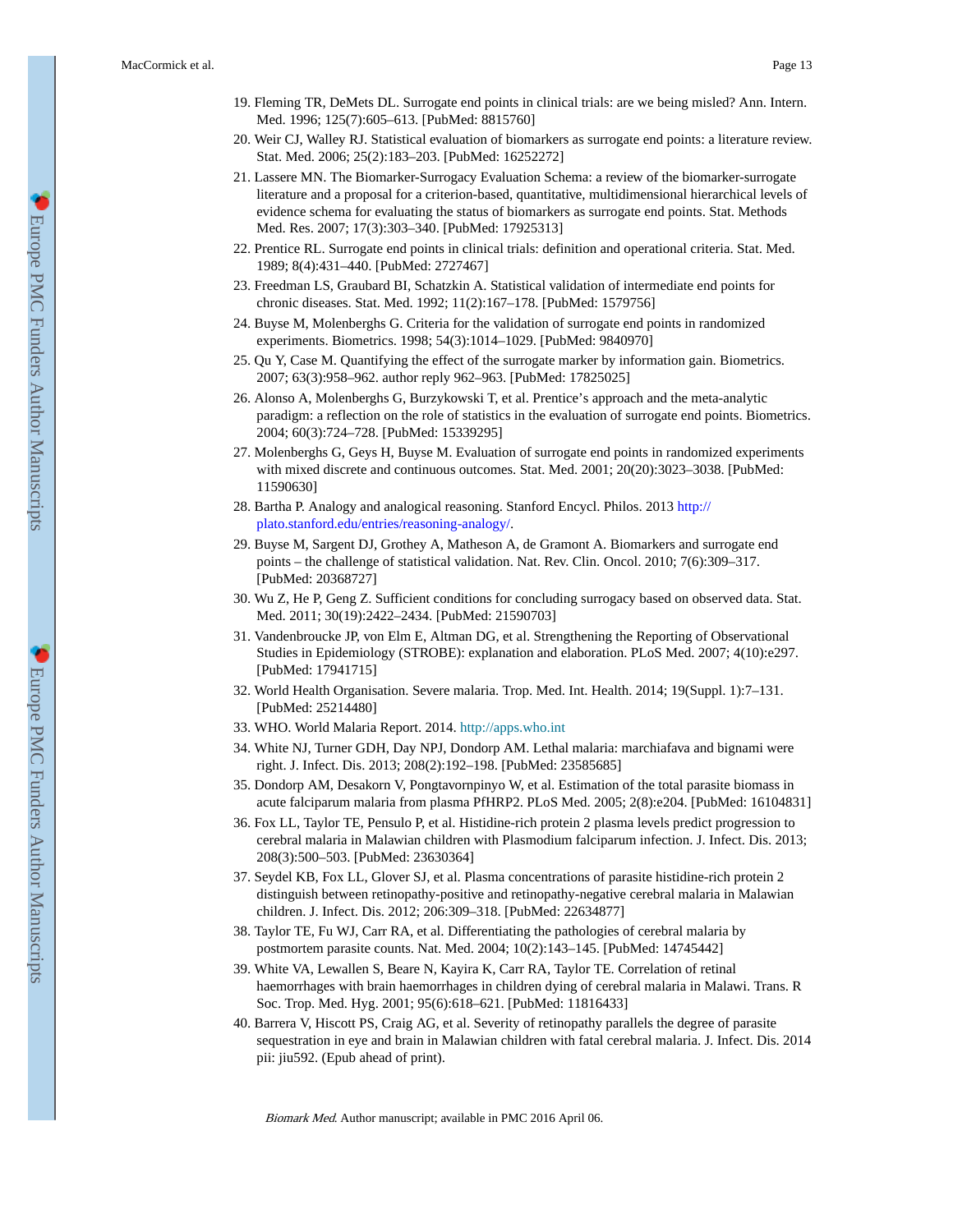41. Greenland S, Pearl J, Robins JM. Causal diagrams for epidemiologic research. Epidemiology. 1999; 10(1):37–48. [PubMed: 9888278]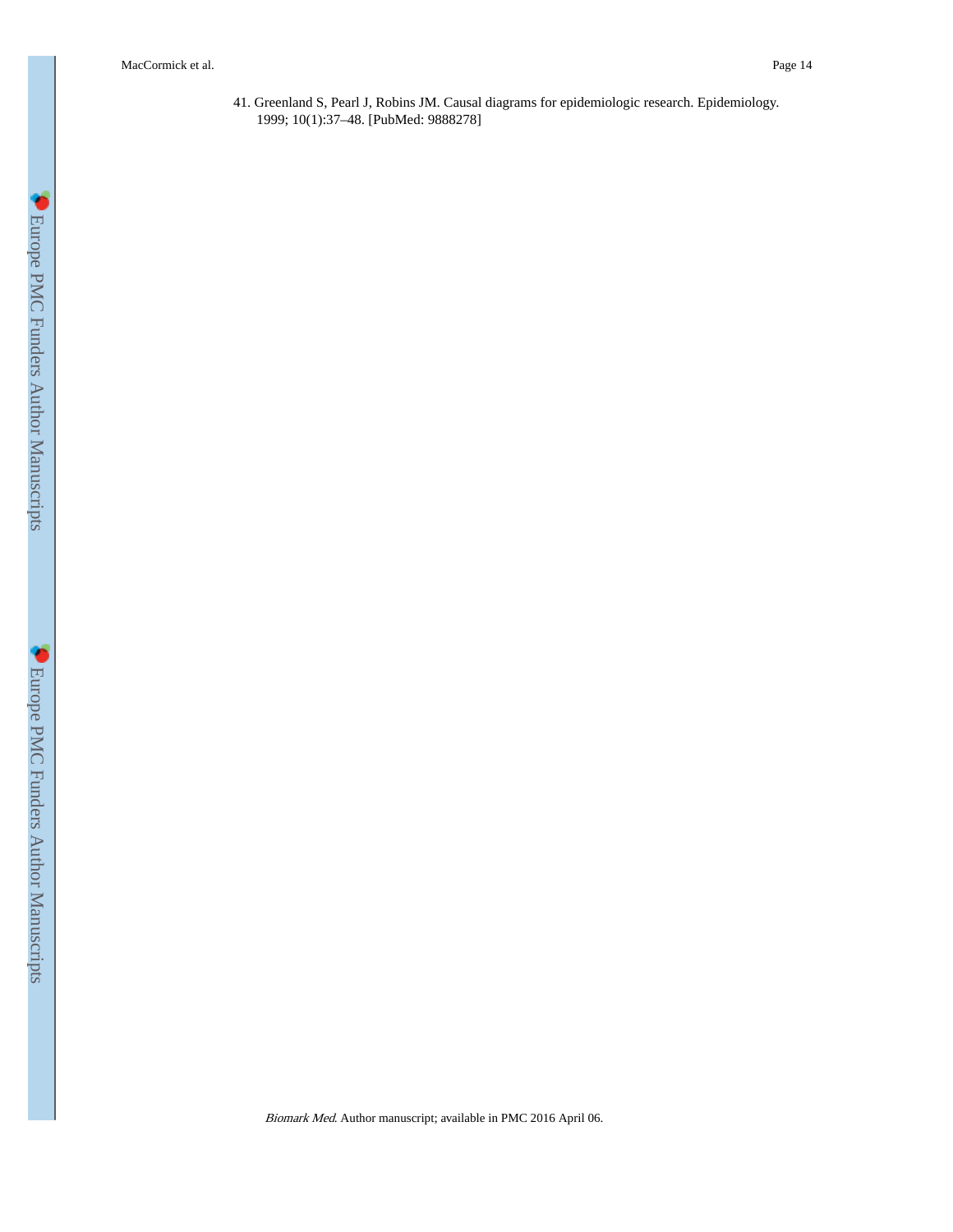#### **Executive summary**

- **•** The retina is often described as a 'window to the brain', implying that retinal features are analogous to equivalent brain features.
- **•** Current research on retinal disease markers emphasizes direct associations between retinal and brain variables, without explicitly including information about biological context in the analysis.
- **•** Proof of equivalency demands extra evidence, in addition to strong direct retina– brain associations.
- **•** Thinking of retinal variables as proxy markers (or surrogate-like entities), that ought to provide a high proportion of information about corresponding brain variables, suggests that a range of existing statistical methods could find novel applications in the field of biomarker research.
- **•** Our approach is illustrated, using pediatric cerebral malaria as an example.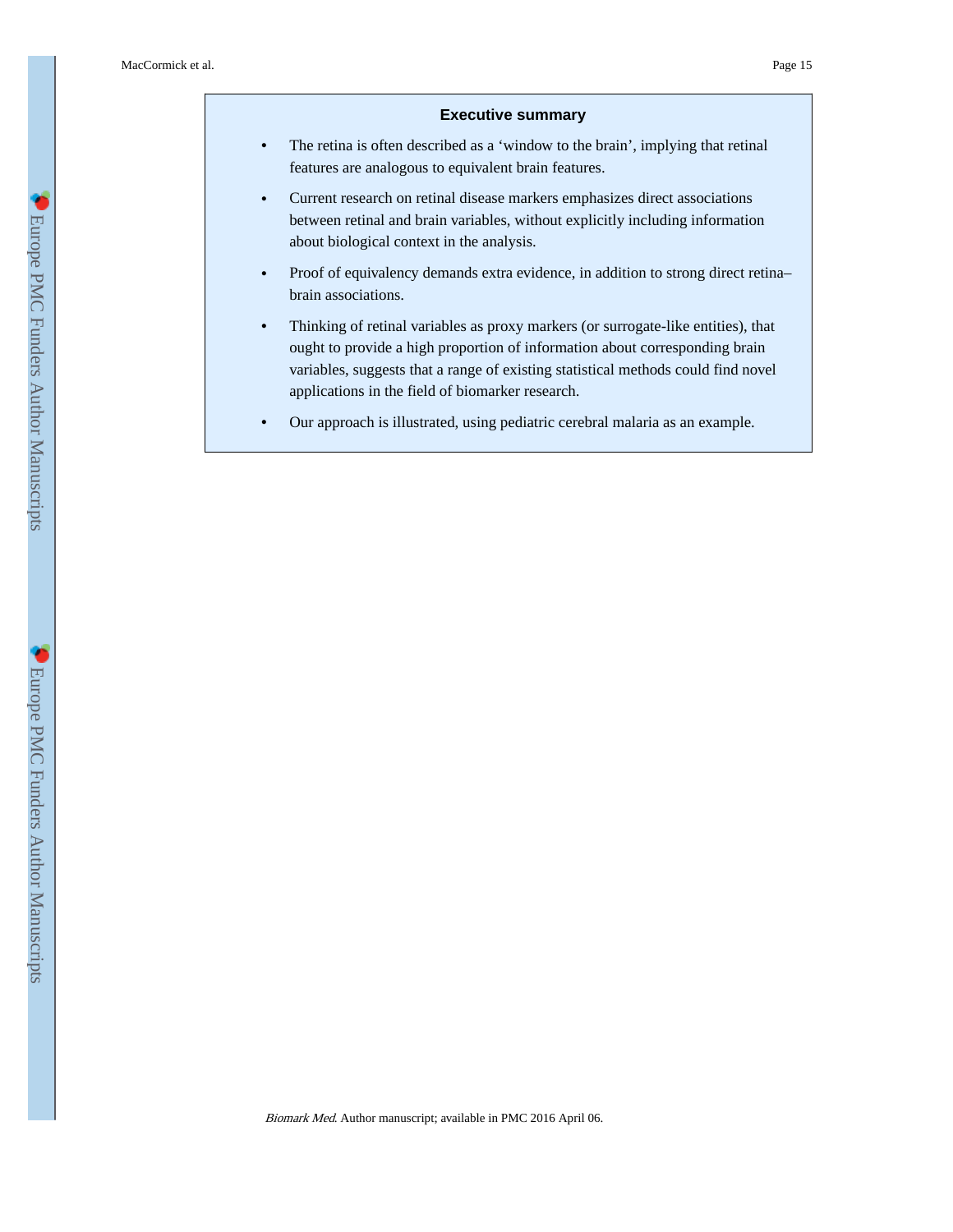

#### **Figure 1. Modified directed acyclic graph illustrating how equivalence between retina and brain variables can be thought of in terms of information contained in the retina (S) about the brain (T) with respect to disease exposures and effects (A and Z, respectively).**

Arrows indicate hypothesized causal relationships; broken lines indicate direct associations that are assumed not to be causal. A: disease exposure; S: source domain variable (e.g., a retinal variable); T: target domain variable (e.g., a brain variable); Z: clinical outcomes. If a retinal feature (S) is analogous to a brain feature, it ought to contain a large amount of information about the brain feature (T) both independently and with respect to the mechanism causing disease manifestations (A) and the clinical outcome (Z). This figure also illustrates a biological paradigm relating disease exposure (A) to disease manifestations in retina (S) and brain (T), and finally to clinical outcome (Z) for pediatric cerebral malaria. Note, there is no direct path from A to Z. This implies that in cerebral malaria, the disease (A) only causes death (Z) through manifestations in the brain (T). The paradigm can be modified to include different assumptions, and these pathways can be represented mathematically as a series of simultaneous equations in a structural equation model. S can be evaluated in terms of how much information it contains about A or Z, compared with T (cf. LRF, or PIG). It can also be evaluated in terms of the ratio of coefficients: A  $\rightarrow$  S / A  $\rightarrow$ T, or  $S - Z / T \rightarrow Z$  (cf. relative effect).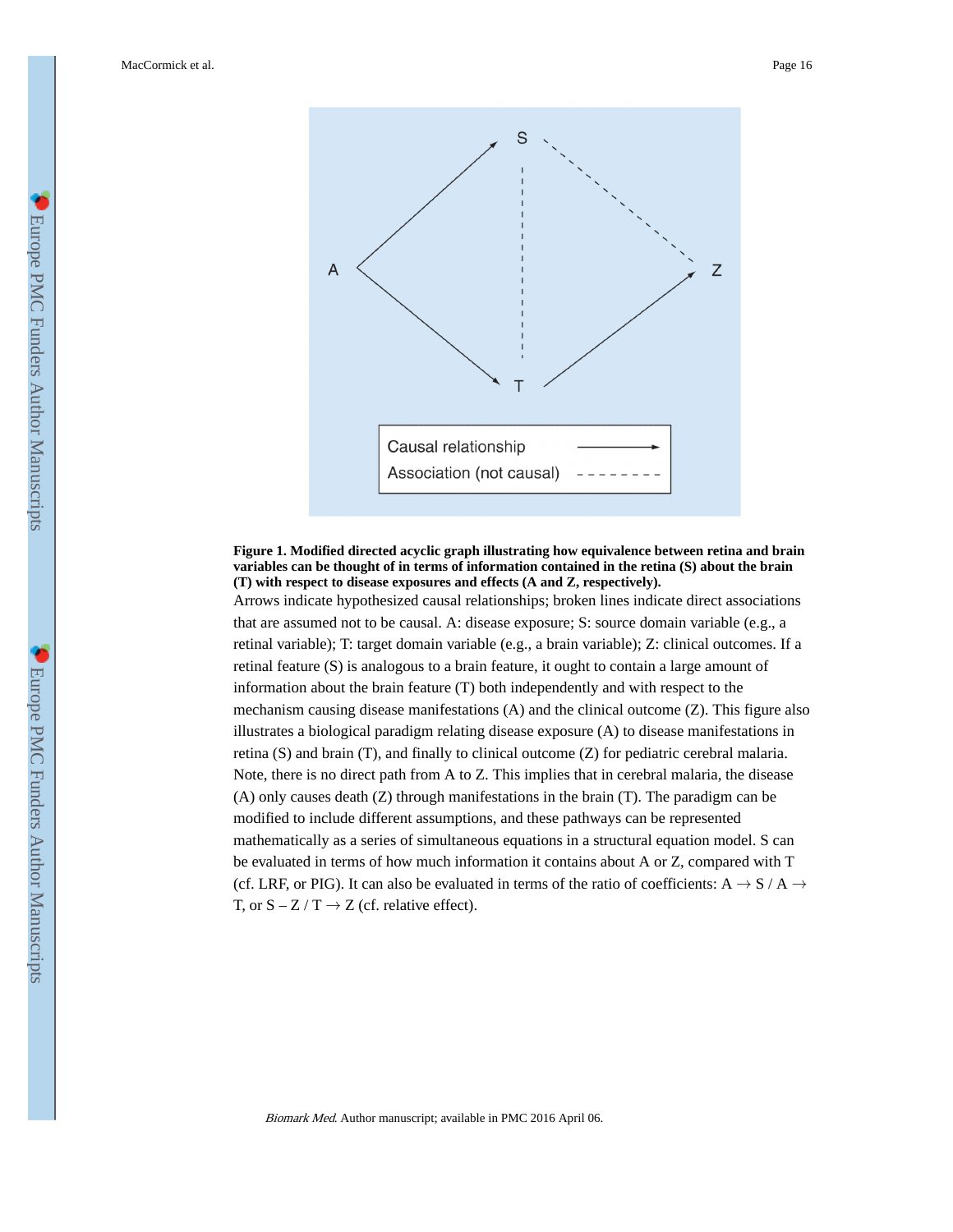

#### **Figure 2. Modified directed acyclic graph showing relationships between treatment (A), surrogate (S) and true end point (T).**

A is assumed to influence T both directly, and also through S. The influence of unmeasured confounders is not included.  $\alpha$  represents the association between A and S;  $\beta$  the association between A and T; and  $\gamma$  the association between S and T.  $\beta/\alpha$  is the ratio of coefficients between A  $\rightarrow$  S and A  $\rightarrow$  T (the relative effect);  $\gamma$ A is the association between S and T controlling for A (the adjusted association). Note that, in an RCT, the true end point (T) is usually the same as the clinical outcome (Z), and so there is only one triangle (connecting A, S and T) whereas in Figure 1, there are two (connecting A, S, T; and S, T and Z). Observational studies of associations between retina and brain allow the relationship between S and T to be evaluated in terms of both A and Z, while in an RCT the  $S \rightarrow T$ relationship is only evaluated in terms of A. Redrawn from Figure 2 in [24].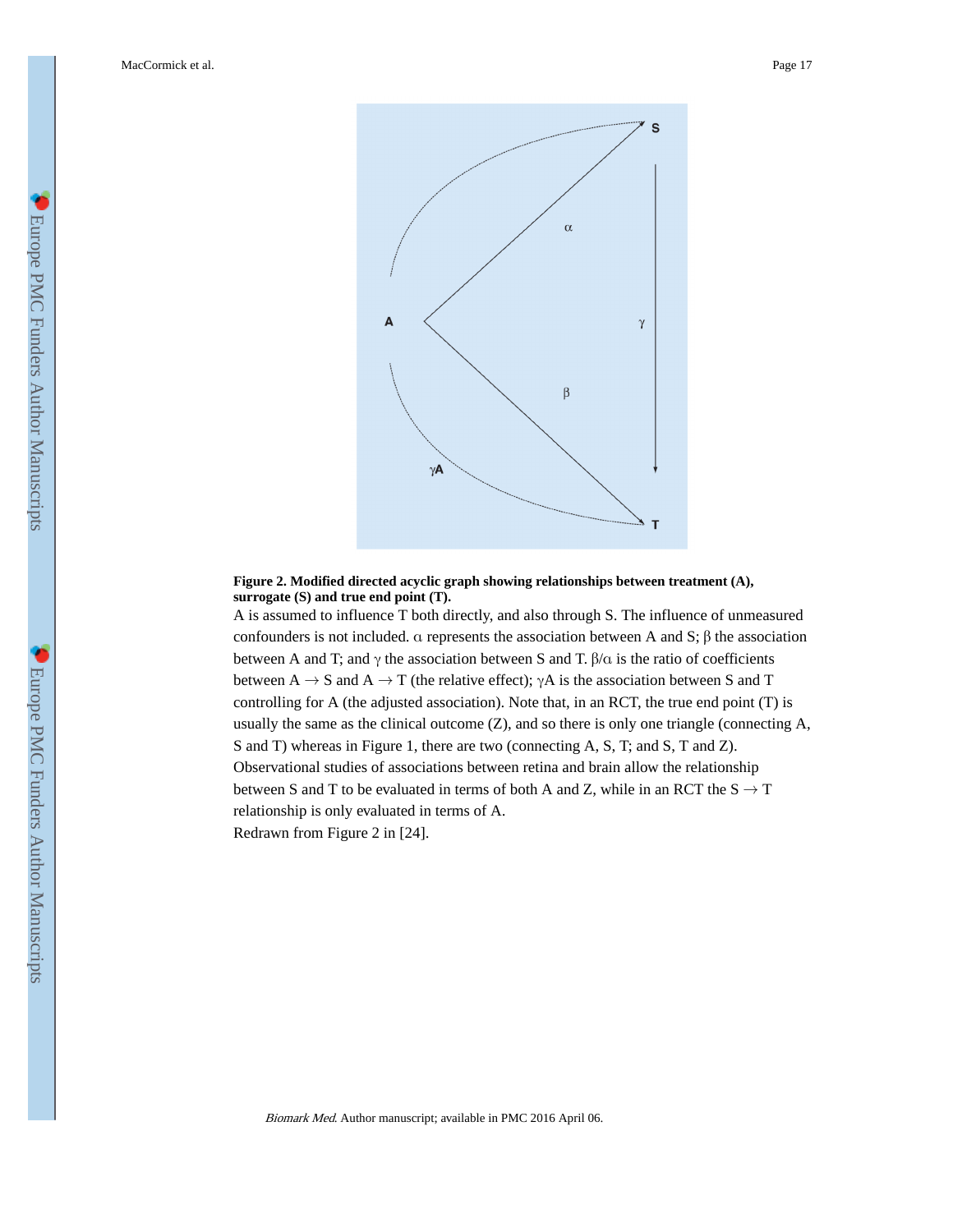

#### **Figure 3. Directed acyclic graph showing relationships between treatment (A), surrogate (S) and true end point (T).**

Unmeasured confounders (U) of the relationship between S and T are included. Relationships between A and S, and A and T are assumed to be estimated under conditions of experimental randomization, and therefore not subject to confounding in the same way as  $S \to T$ . The surrogate paradox can arise through: positive  $A \to S \to T$  effect, combined with a negative direct A  $\rightarrow$  T effect; confounding of S  $\rightarrow$  T by U; a lack of transitivity. In observational studies, A is not randomized and so the relationships  $A \rightarrow S$  and  $A \rightarrow T$  are also subject to unmeasured confounders. These should be described, as far as possible, in a structural model on the basis of a priori information about the biological context. Redrawn from Figure 2 in [16].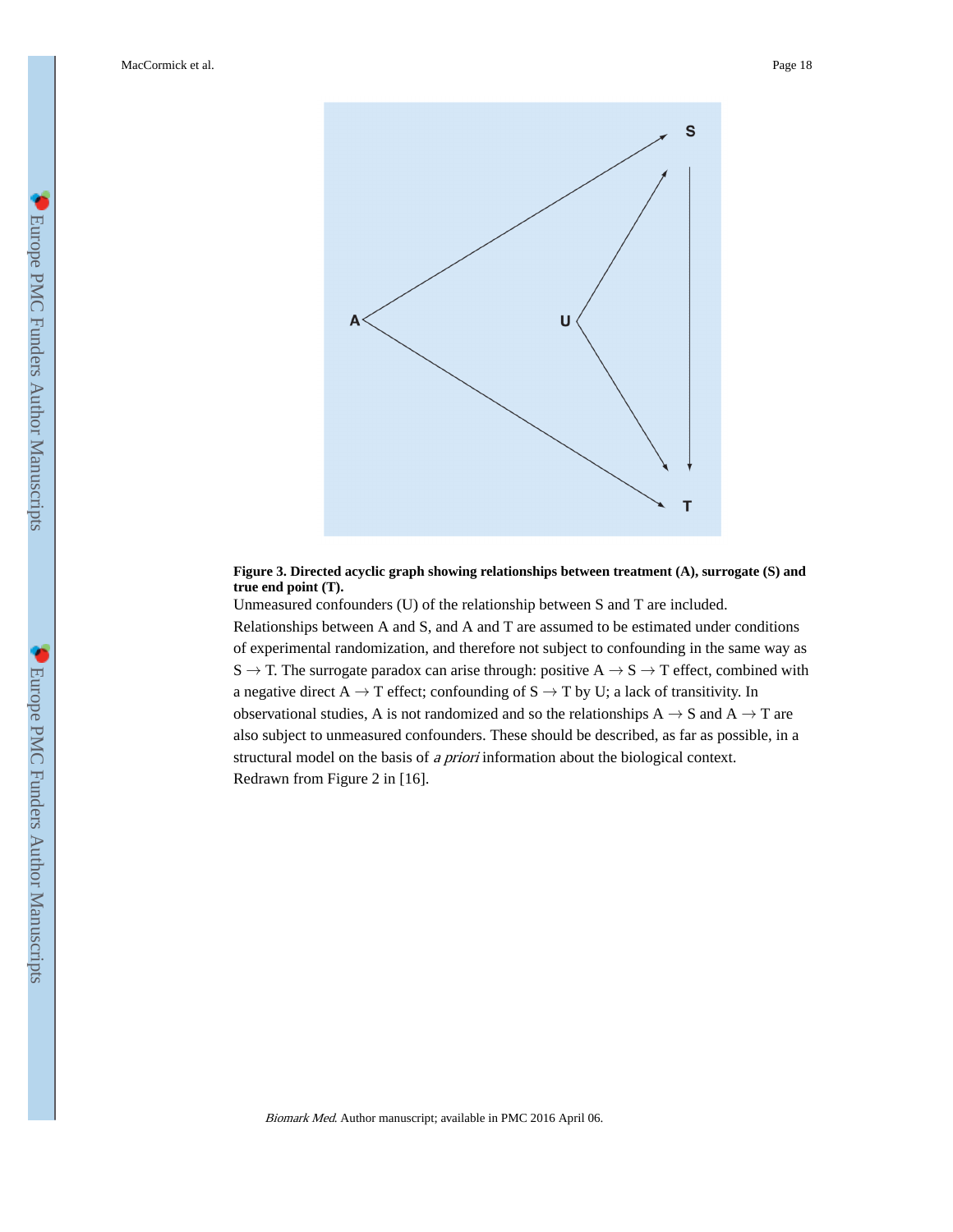#### **Table 1**

Several definitions of what it means for a biomarker to be a valid surrogate end point are listed. Each row describes one statistical approach, with operational criteria and comments. An explanation of statistical notation is given at the end of the table.

| Operational criteria or<br>statistic                                                                      | <b>Comments</b>                                                                                                                                                                                                                                                                                                                                                                                                                                                                                                                                                                                                                                 | Ref.         |
|-----------------------------------------------------------------------------------------------------------|-------------------------------------------------------------------------------------------------------------------------------------------------------------------------------------------------------------------------------------------------------------------------------------------------------------------------------------------------------------------------------------------------------------------------------------------------------------------------------------------------------------------------------------------------------------------------------------------------------------------------------------------------|--------------|
| Prentice's criteria (as<br>expressed by<br>$f(T S)$ $f(T)$<br>$f(T S,Z) = f(T S)$                         | A valid surrogate S should:<br>Be associated with the true outcome T<br>Completely capture the effect of treatment A on the true outcome T<br>A candidate surrogate should be invalid if it fails to meet these criteria<br>Potentially more useful for excluding poor surrogates (given enough power) than validating good ones<br>The criteria (and related statistics) are not able to rule out the surrogate paradox [16]                                                                                                                                                                                                                   | [16]         |
| <b>PE</b><br>$PE = 1 - \beta_s/\beta$                                                                     | A valid surrogate S should:<br>Have a PE close to 1<br>Reflects the degree of treatment effect captured by the surrogate, rather than ruling out candidate<br>surrogates that do not capture the entire treatment effect<br>Can be applied to many types of data [24]<br>The statistic is difficult to interpret, since it can lie outside 0–1, and will often have wide confidence<br>intervals<br>As well as describing the association between A and T given S, the PE also depends on the association<br>between A and S. It operates best when there is little or no association between A and S [20,23,25]                                | [23]         |
| LRF as interpreted by<br>$LRF = 1 - exp(-$<br>LRT(A, S:A)/n)<br>$LRF_{\text{adj}} = LRF/LRF_{\text{max}}$ | A valid surrogate (at the 'individual level') should:<br>Have an LRF close to 1<br>Reflects the degree of treatment effect captured by the surrogate, which is conceptually similar to the<br>association between surrogate and true outcome, adjusted for treatment effect (both are expressed by<br>f(T S,A))<br>The LRF reduces to the meta-analytic statistic $R^2$ <sub>indiv</sub> for normally distributed end points [26]<br>Can be applied to many types of data [26]<br>As with the PE, a strong association between A and S will cause the LRF to approach 0. This is not the<br>case for the LRF <sub>adi</sub> in simulations [25] | [26]<br>[25] |
| Proportion of information<br>gain (PIG)<br>$PIG = LRT(S: 1)$<br>LRT(S,A:1)                                | A valid surrogate should:<br>Have a PIG close to 1<br>A more straightforward way of expressing the LRF <sub>adi</sub> [25]                                                                                                                                                                                                                                                                                                                                                                                                                                                                                                                      | [25]         |
| RE<br>AA<br>$RE = \alpha/\beta$<br>$AA = \gamma A$                                                        | A valid 'trial level' surrogate should:<br>Have $RE = 1$ , or any precisely estimated value<br>Accurate estimation is likely to require data from multiple trials, or multilevel analysis of a single large<br>trial. The meta-analytic statistic is $R^2_{\text{trial}}$<br>A valid 'individual level' surrogate should:<br>Have AA = $\infty$ or 1 (depending on type of data)<br>The AA is closely related to the LRF. The meta-analytic statistic is $R^2_{indiv}$<br>The RE and AA have the potential to give useful information in certain contexts. They cannot exclude the<br>surrogate paradox [16]                                    | [24]         |

Notation is defined as follows:

Prentice's criteria

A: Treatment; S: Surrogate end point; T: True outcome.

f(T) signifies the probability distribution of T.

f(TIS) signifies the probability distribution of T, given S.

f(TIA) ≠ f(T) means the probability distribution of T given A is not equal to the probability distribution of T alone. That is, T is associated with Z.